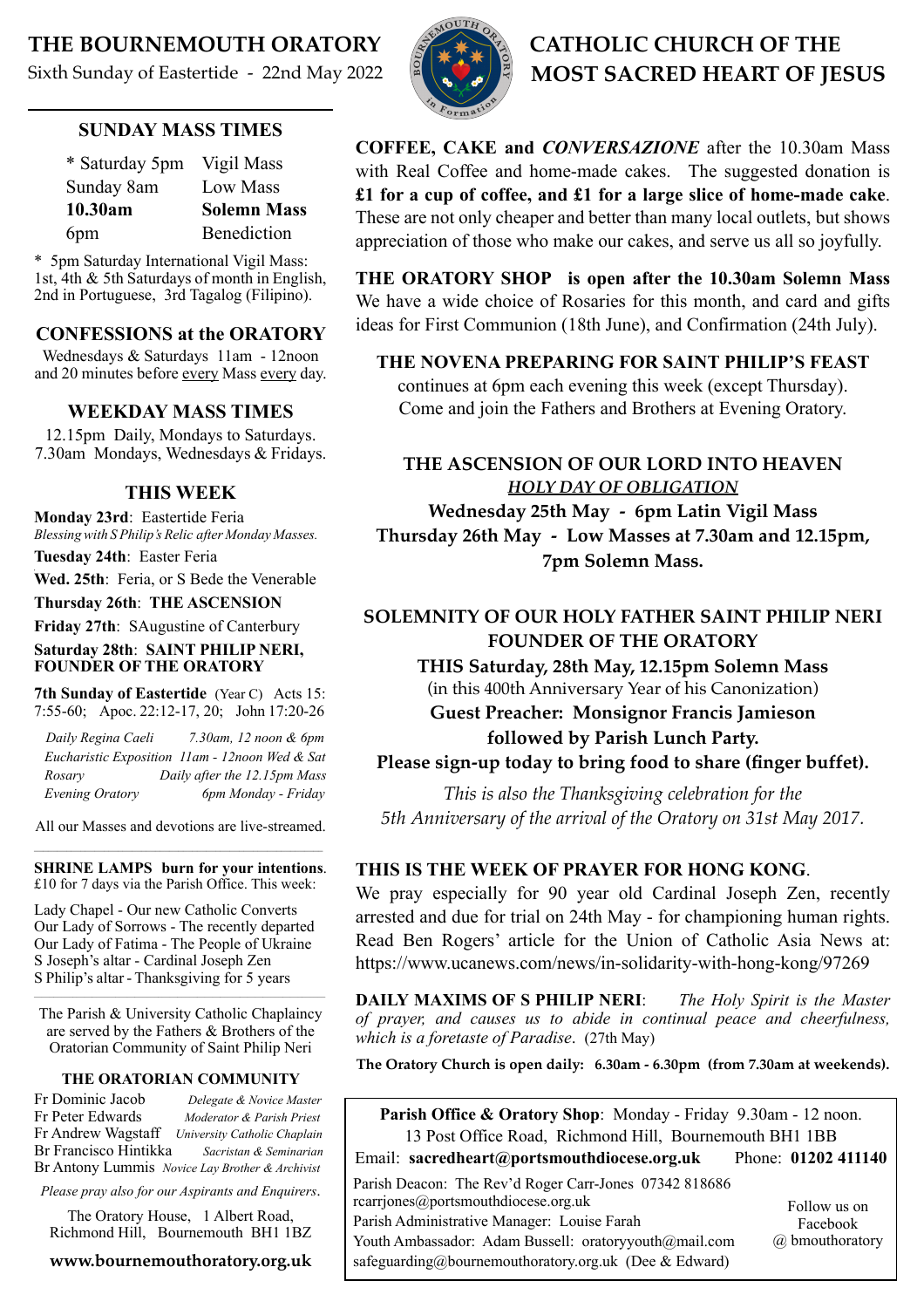# Order of Mass ~ 6th Sunday of Easter

*Organ prelude* Robert Schumann: from *Six Études en forme de Canon pour orgue ou piano-pédalier, Op. 56 Livre I*: No. 5 en si mineur. *Non troppo vivace.*

*Entrance hymn* (tune: Ellacombe) *St John Damascene (c.675-749) trans. J.M. Neale (1818-66)*

> 1. The day of Resurrection! Earth, tell it out abroad: The Passover of gladness, The Passover of God. From death to life eternal, From earth unto the sky, Our Christ hath brought us over, With hymns of victory.

 2. Now let the heavens be joyful! Let earth the song begin! The round world keep high triumph, And all that is therein! Let all things seen and unseen Their notes in gladness blend, For Christ the Lord hath risen, Our joy that hath no end.

#### **THE INTRODUCTORY RITES**

*Introit* Proclaim a joyful sound and let it be heard; proclaim to the ends of the earth: The Lord has freed His people, alleluia.

- + In the Name of the Father, and of the Son, and of the Holy Spirit. **Amen**.
- *V.* The Lord be with you. *R*. **And with your spirit**.

Brethren, let us acknowledge our sins, and so prepare ourselves to celebrate the Sacred Mysteries.

**I confess to almighty God** *All bow deeply.*  **and to you, my brothers and sisters, that I have greatly sinned, in my thoughts and in my words, in what I have done, and in what I have failed to do,**   *And, striking their breast, they say:*  **through my fault, through my fault, through my most grievous fault;** *Then they continue*: **therefore I ask blessed Mary ever-Virgin, all the Angels and Saints, and you, my brothers and sisters, to pray for me to the Lord our God.**  Mass setting: Short Mass in C (Terry)

**Kyrie eleison**. **Christe eleison**. **Kyrie eleison**.

Gloria in excelsis Deo et in terra pax hominibus bonae voluntatis. **Laudamus te**, benedicimus te, **adoramus te**, glorificamus te, **gratias agimus tibi propter magnam gloriam tuam,**  Domine Deus, Rex caelestis, Deus Pater omnipotens. **Domine Fili unigenite, Iesu Christe,**  Domine Deus, Agnus Dei, Filius Patris, **qui tollis peccata mundi, miserere nobis;**  qui tollis peccata mundi, suscipe deprecationem nostram. **Qui sedes ad dexteram Patris, miserere nobis.**  Quoniam tu solus Sanctus, **tu solus Dominus,**  tu solus Altissimus, Iesu Christe, **cum Sancto Spiritu: in gloria Dei Patris. Amen.** 

Glory to God in the highest,

**and on earth peace to people of good will. We praise You, we bless You, we adore You, we glorify You, we give You thanks for Your great glory, Lord God, heavenly King, O God, almighty Father.** 

**Lord Jesus Christ, Only Begotten Son, Lord God, Lamb of God, Son of the Father, You take away the sins of the world, have mercy on us; You take away the sins of the world, receive our prayer; You are seated at the right hand of the Father, have mercy on us.** 

**For You alone are the Holy One, You alone are theLord, You alone are the Most High, Jesus Christ, with the Holy Spirit, in the glory of God the Father. Amen**.

#### *Collect*

Grant, almighty God, that we may celebrate with heartfelt devotion these days of joy, which we keep in honour of the Risen Lord, and that what we relive in remembrance we may always hold to in what we do. Through our Lord Jesus Christ, Your Son, who lives and reigns with You in the unity of the Holy Spirit, God, for ever and ever. **Amen**.

#### **THE LITURGY OF THE WORD**

*First Reading* Acts 15: 1-2, 22-29

Some men came down from Judaea and taught the brothers 'Unless you have yourselves circumcised in the tradition of Moses you cannot be saved.' This led to disagreement, and after Paul and Barnabas had had a long argument with these men it was arranged that Paul and Barnabas and others of the Church should go up to Jerusalem and discuss the problem with the apostles and elders.

Then the apostles and elders decided to choose delegates to send to Antioch with Paul and Barnabas; the whole Church concurred with this. They chose Judas known as Barsabbas and Silas, both leading men in the brotherhood, and gave them this letter to take with them: 'The apostles and elders, your brothers, send greetings to the brothers of pagan birth in Antioch, Syria and Cilicia. We hear that some of our members have disturbed you with their demands and have unsettled your minds. They acted without any authority from us; and so we have decided unanimously to elect delegates and to send them to you with Barnabas and Paul, men we highly respect who have dedicated their lives to the Name of our Lord Jesus Christ. Accordingly we are sending you Judas and Silas, who will confirm by word of mouth what we have written in this letter. It has been decided by the Holy Spirit and by ourselves not to saddle you with any burden beyond these essentials: you are to abstain from food sacrificed to idols; from blood, from the meat of strangled animals and from fornication. Avoid these, and you will do what is right. Farewell.'

The Word of the Lord. **Thanks be to God**.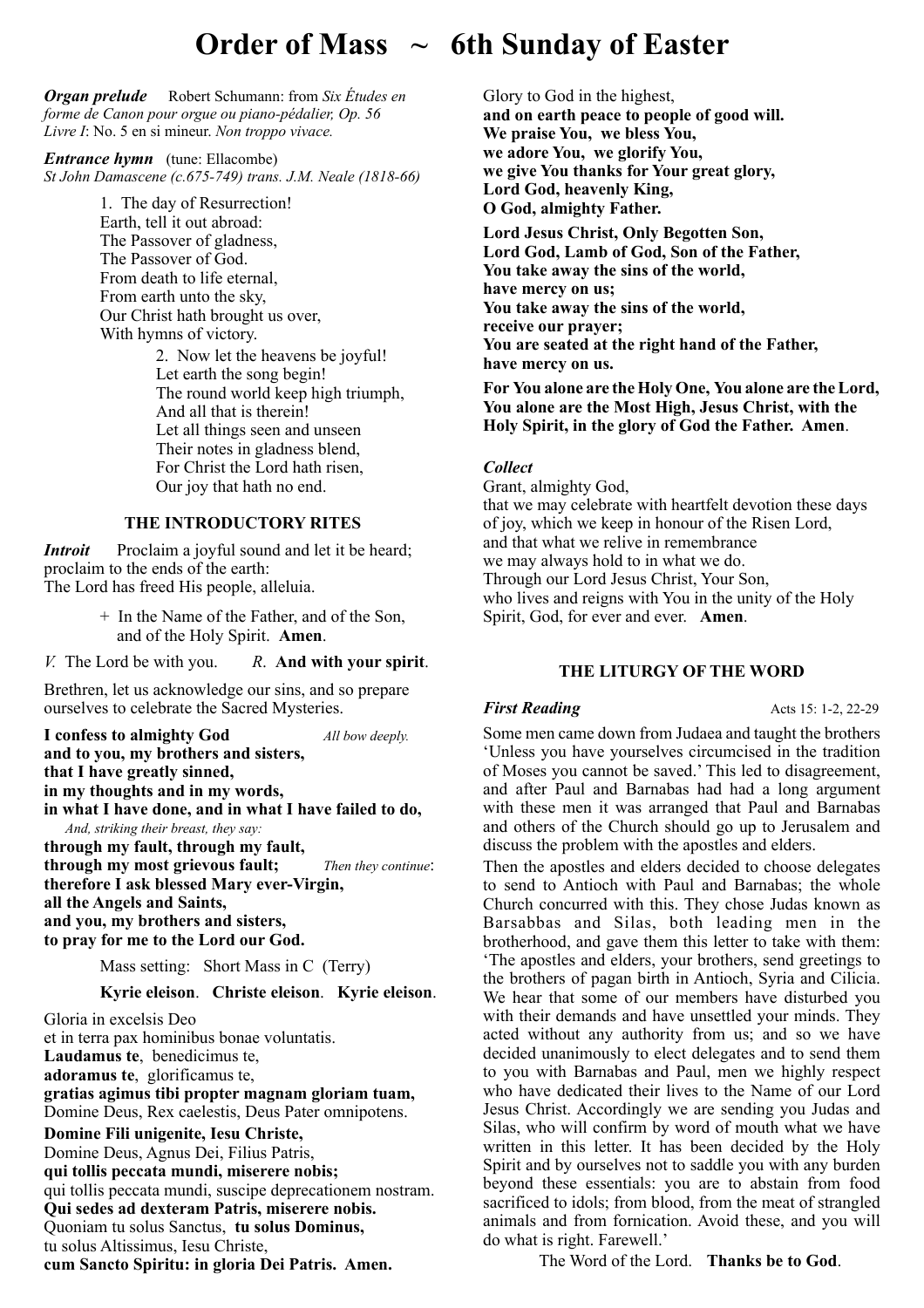#### *Responsorial Psalm* Psalm 66

#### **Let the peoples praise You, O God; let all the peoples praise You.**

O God, be gracious and bless us and let Your Face shed its light upon us. So will Your ways be known upon earth and all nations learn Your saving help.

> Let the nations be glad and exult for You rule the world with justice. With fairness You rule the peoples, You guide the nations on earth.

Let the peoples praise You, O God; let all the peoples praise You. May God still give us His blessing till the ends of the earth revere Him.

**Second Reading Apocalypse 21: 10-14, 22-23** 

In the spirit, the angel took me to the top of an enormous high mountain and showed me Jerusalem, the holy city, coming down from God out of heaven. It had all the radiant glory of God and glittered like some precious jewel of crystal-clear diamond. The walls of it were of a great height, and had twelve gates; at each of the twelve gates there was an angel, and over the gates were written the names of the twelve tribes of Israel; on the east there were three gates, on the north three gates, on the south three gates, and on the west three gates. The city walls stood on twelve foundation stones, each one of which bore the name of one of the twelve apostles of the Lamb. I saw that there was no temple in the city since the Lord God Almighty and the Lamb were Themselves the temple, and the city did not need the sun or the moon for light, since it was lit by the radiant glory of God and the Lamb was a lighted torch for it.

The Word of the Lord. **Thanks be to God**.

**Alleluia! Alleluia!** Jesus said: 'If anyone loves Me he will keep My Word, and My Father will love him, and We shall come to him.' Alleluia.

> The Lord be with you. **And with your spirit**. A reading from the holy Gospel according to *N*. **Glory to you, O Lord.**

*Gospel* John 14: 23-29

Jesus said to His disciples: 'If anyone loves Me he will keep My Word, and my Father will love him, and We shall come to him and make Our home with him. Those who do not love Me do not keep My words. And My word is not My own: it is the word of the One who sent Me.

I have said these things to you while still with you; but the Advocate, the Holy Spirit, whom the Father will send in My Name, will teach you everything and remind you of all I have said to you. Peace I bequeath to you, My own peace I give you, a peace the world cannot give, this is My gift to you. Do not let your hearts be troubled or afraid. You heard Me say: I am going away, and shall return. If you loved Me you would have been glad to know that I am going to the Father, for the Father is greater than I. I have told you this now before it happens, so that when it does happen you may believe.'

The Gospel of the Lord. **Praise to You, Lord Jesus Christ**.

Credo in unum Deum, Patrem omnipotentem, factorem caeli et terrae, visibilium omnium, et invisibilium. **Et in unum Dominum Jesum Christum, Filium Dei Unigenitum**. Et ex Patre natum ante omnia saecula. **Deum de Deo, Lumen de lumine, Deum verum de Deo vero**, genitum, non factum, consubstantialem Patri: per quem omnia facta sunt. **Qui propter nos homines, et propter nostram salutem descendit de caelis.**

\* Et incarnatus est de Spiritu Sancto ex Maria Virgine: et homo factus est.

**Crucifixus etiam pro nobis sub Pontio Pilato; passus et sepultus est.** Et resurrexit tertia die, secundum Scripturas, **et ascendit in caelum**, **sedet ad dexteram**  Patris. Et iterum venturus est cum gloria, judicare vivos et mortuos, cuius regni non erit finis.

**Et in Spiritum Sanctum, Dominum, et vivificantem: qui ex Patre Filioque procedit.** Qui cum Patre et Filio simul adoratur, et conglorificatur: qui locutus est per Prophetas. **Et unam, sanctam, catholicam et apostolicam Ecclesiam**. Confiteor unum baptisma in remissionem peccatorum. **Et exspecto resurrectionem mortuorum.** Et vitam venturi saeculi. **Amen.**

I believe in one God,

**the Father almighty, maker of heaven and earth, of all things visible and invisible. I believe in one Lord Jesus Christ, the Only Begotten Son of God, born of the Father before all ages. God from God, Light from Light, true God from true God, begotten, not made, consubstantial with the Father; through Him all things were made. For us men and for our salvation He came down from heaven,**  *\* All bow at the words that follow, up to & including 'and became man'.*  **and by the Holy Spirit was incarnate of the Virgin Mary, and became Man**. **For our sake He was crucified under Pontius Pilate, He suffered death and was buried, and rose again on the third day in accordance with the Scriptures. He ascended into heaven and is seated at the right hand of the Father. He will come again in glory to judge the living and the dead and His kingdom will have no end. I believe in the Holy Spirit, the Lord, the giver of life, who proceeds from the Father and the Son, who with the Father and the Son is adored and glorified, who has spoken through the prophets.** 

**I believe in one, holy, catholic and apostolic Church. I confess one Baptism for the forgiveness of sins and I look forward to the resurrection of the dead and the life of the world to come. Amen.** 

#### **THE LITURGY OF THE EUCHARIST**

*Offertory motet* Arcadelt: *Ave Maria.*

Pray, brethren, that my Sacrifice and yours may be acceptable to God, the almighty Father.

**May the Lord accept the Sacrifice at your hands for the praise and glory of His Name, for our good, and the good of all His holy Church**.